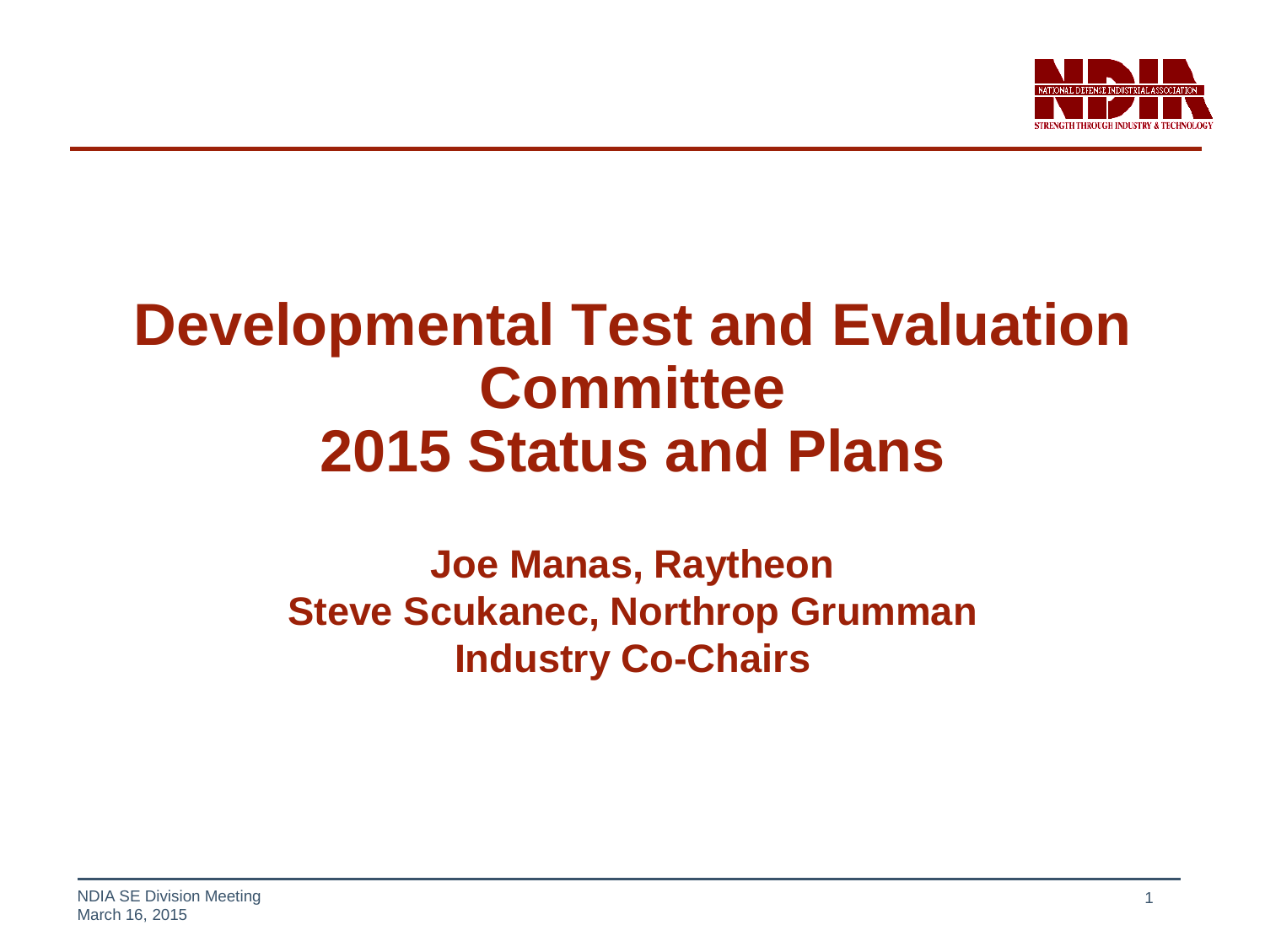## **DT&E Committee - 2015 Task Plan Projects Working Group**



| <b>Proposed 2015 Tasks:</b> |  |  |
|-----------------------------|--|--|
|-----------------------------|--|--|

| 1. Chief Developmental Tester Pilot Programs<br>(First 17 CDTs certified by DASD-DT&E Dec<br>2015)<br>2. Collaboration with Architecture Committee<br>3. Agile SE / DT&E project<br>4. Cybersecurity DT&E (w/ SSE Committee<br><b>Metrics project)</b><br>5. Collaboration with SED SW committee on<br><b>SW Test Optimization (I&amp;T of large Systems,</b><br><b>Shift Left + STAT methods)</b> | 1. CDT/ITL Best Practices, Developmental<br><b>Evaluation Framework (DEF)</b><br>2. Arch/DT&E - TBD<br>3. Touch points - Where T&E and SE Meet in<br><b>Agile SE</b><br>4. Cyber testing guidelines for PPP, DT&E role<br>of verification of assurance case<br>5. Support SW committee white paper                                                                                         |
|----------------------------------------------------------------------------------------------------------------------------------------------------------------------------------------------------------------------------------------------------------------------------------------------------------------------------------------------------------------------------------------------------|--------------------------------------------------------------------------------------------------------------------------------------------------------------------------------------------------------------------------------------------------------------------------------------------------------------------------------------------------------------------------------------------|
| <b>Schedule / Resources</b>                                                                                                                                                                                                                                                                                                                                                                        | <b>Issues / Concerns:</b>                                                                                                                                                                                                                                                                                                                                                                  |
| 1. 2015Q1 – Programs being indentified for<br>potential pilots to study CDT/ITL<br>2. Joint meetings Arch & DT&E TBD<br>3. Agile SE/DT&E project - TBD<br>4. Joint Meeting with SSE - 22-April-2015<br>5. See SW Committee Charts 9-Feb-2015                                                                                                                                                       | 1. CDT-ITL pilots - Reach out to DT&E community<br>and identify candidate programs where CDTs<br>have been deployed –and programs are willing<br>to participate<br>2. Arch/DT&E - Project Definition<br>3. Agile SE - Project Definition<br><b>Cybersecurity - Define DT&amp;E role in SSE</b><br>4.<br><b>Metrics project</b><br>5. Define DT&E role with SW Test Optimization<br>project |

**Deliverables/Products**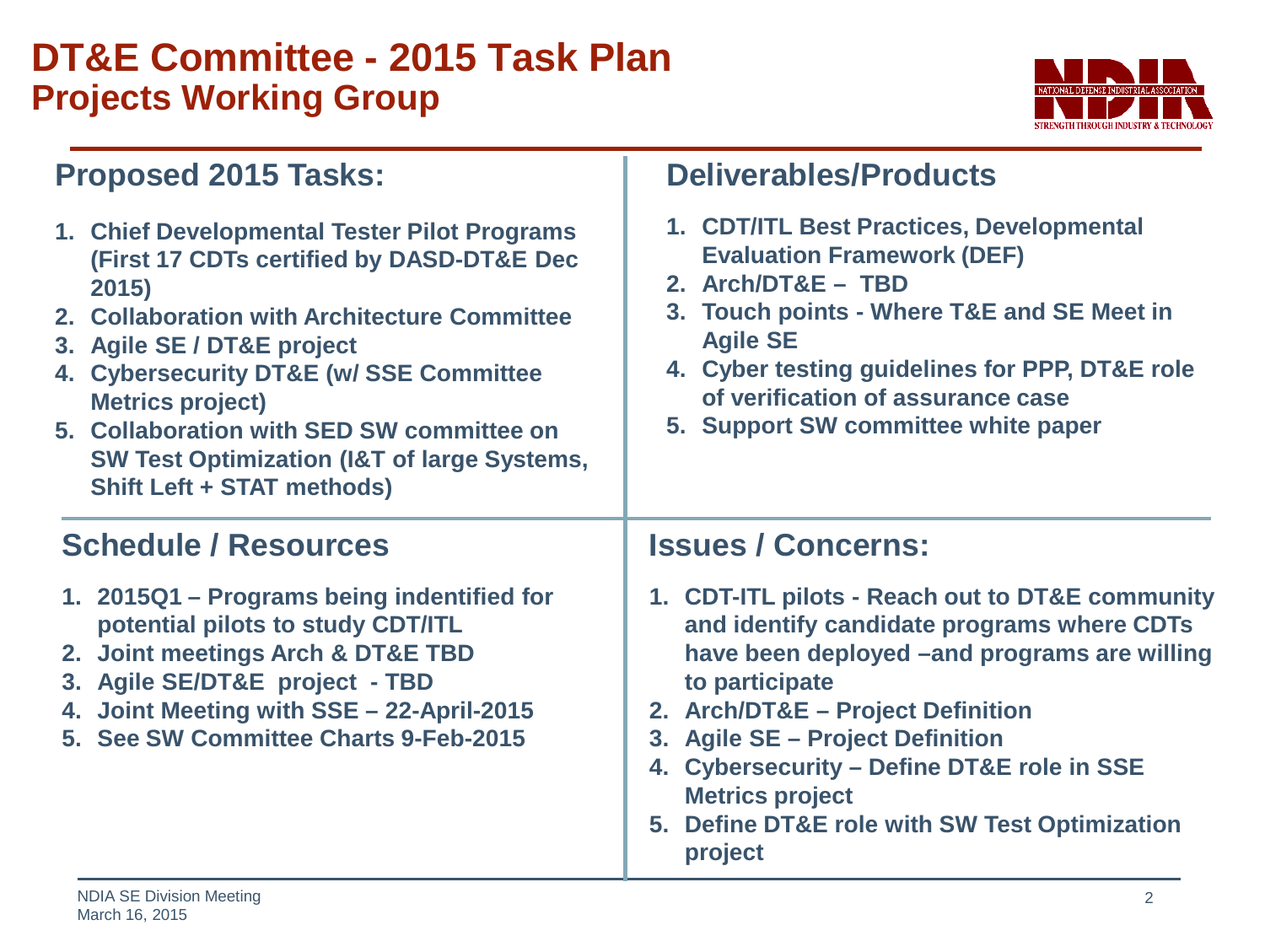

# **Completed 2014 Projects Summary**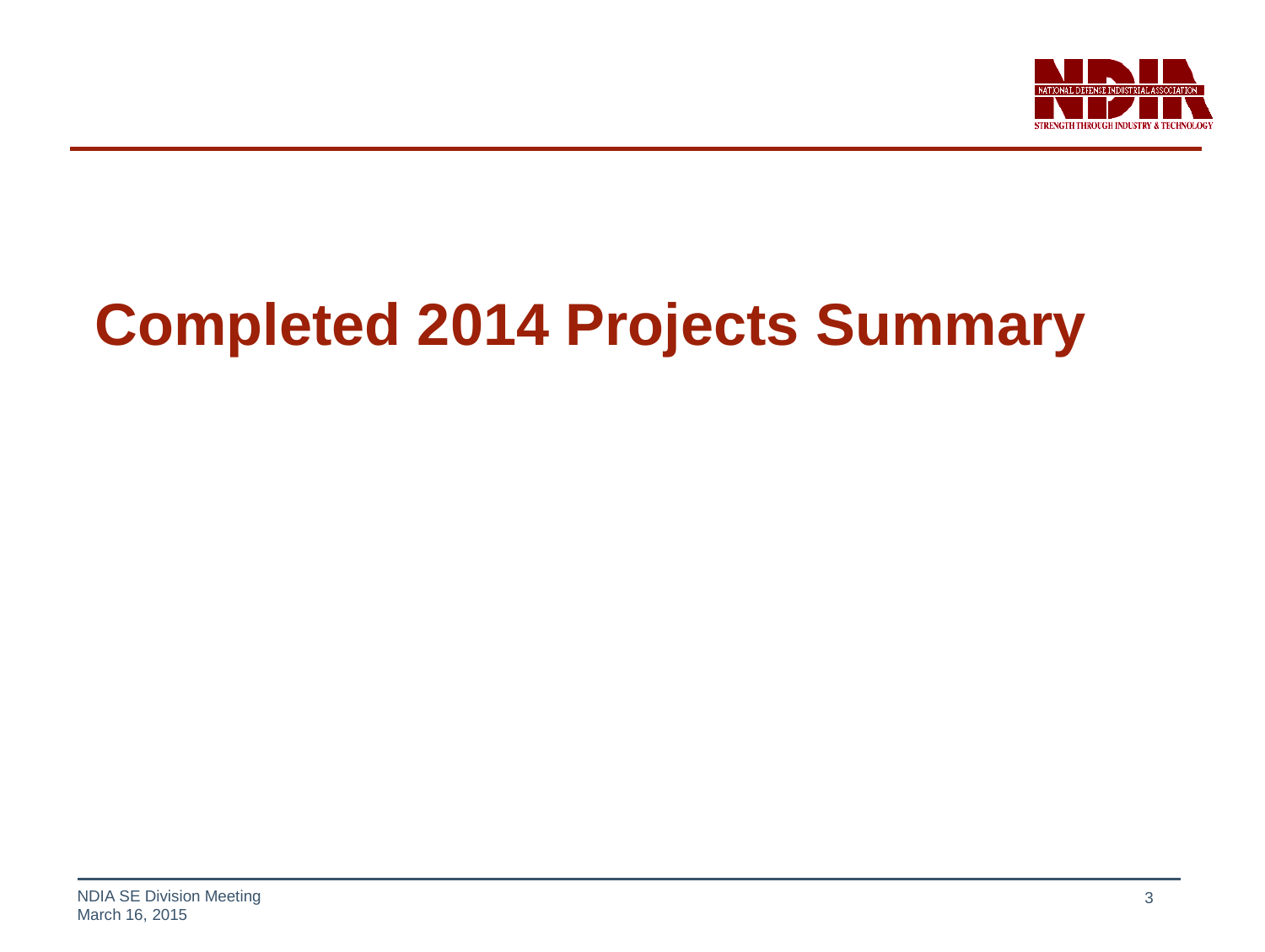# **DT&E Committee 2014 Accomplishments**



| <b>Activity</b>                                     | <b>Plans for 2014</b>                                                                       | <b>Status/Plans</b>                                                                                                                                                            |  |
|-----------------------------------------------------|---------------------------------------------------------------------------------------------|--------------------------------------------------------------------------------------------------------------------------------------------------------------------------------|--|
| <b>NDIA T&amp;E Conf</b>                            | Panel members, CDT project<br>awareness & status                                            | Manas participated as panel member,<br>CDT project also briefed at conference<br>by Joe Manas.                                                                                 |  |
| <b>NDIA SE Conf</b>                                 | <b>DT&amp;E</b> tracks, Test Perspectives<br>for Architecture                               | 12 papers presented included joint<br>tracks w/ M&S & Interoperability, Joe<br>Manas presented (for Beth Wilson)<br>"Test Perspectives for Architecture"<br>paper              |  |
| <b>Cyber DT&amp;E</b>                               | Develop recommendations for<br>Cyber Guidelines 2.0 in 2014                                 | Completed paper, submitted to DASD-<br>DT&E / DASD-SE, well received:<br>"Wish to express my thanks for this<br>excellent feedbackthoughtful<br>review."-DASD-DT&E             |  |
| <b>Chief Developmental</b><br><b>Tester Project</b> | Develop recommendations for<br>industry interaction with Chief<br>Developmental Tester role | Completed 17 page white paper<br>(reviewed & approved by (DT&E,<br>ICOTE, T&E committees), in process<br>with NDIA leadership for formal<br>submittal to Mr. Kendall's office. |  |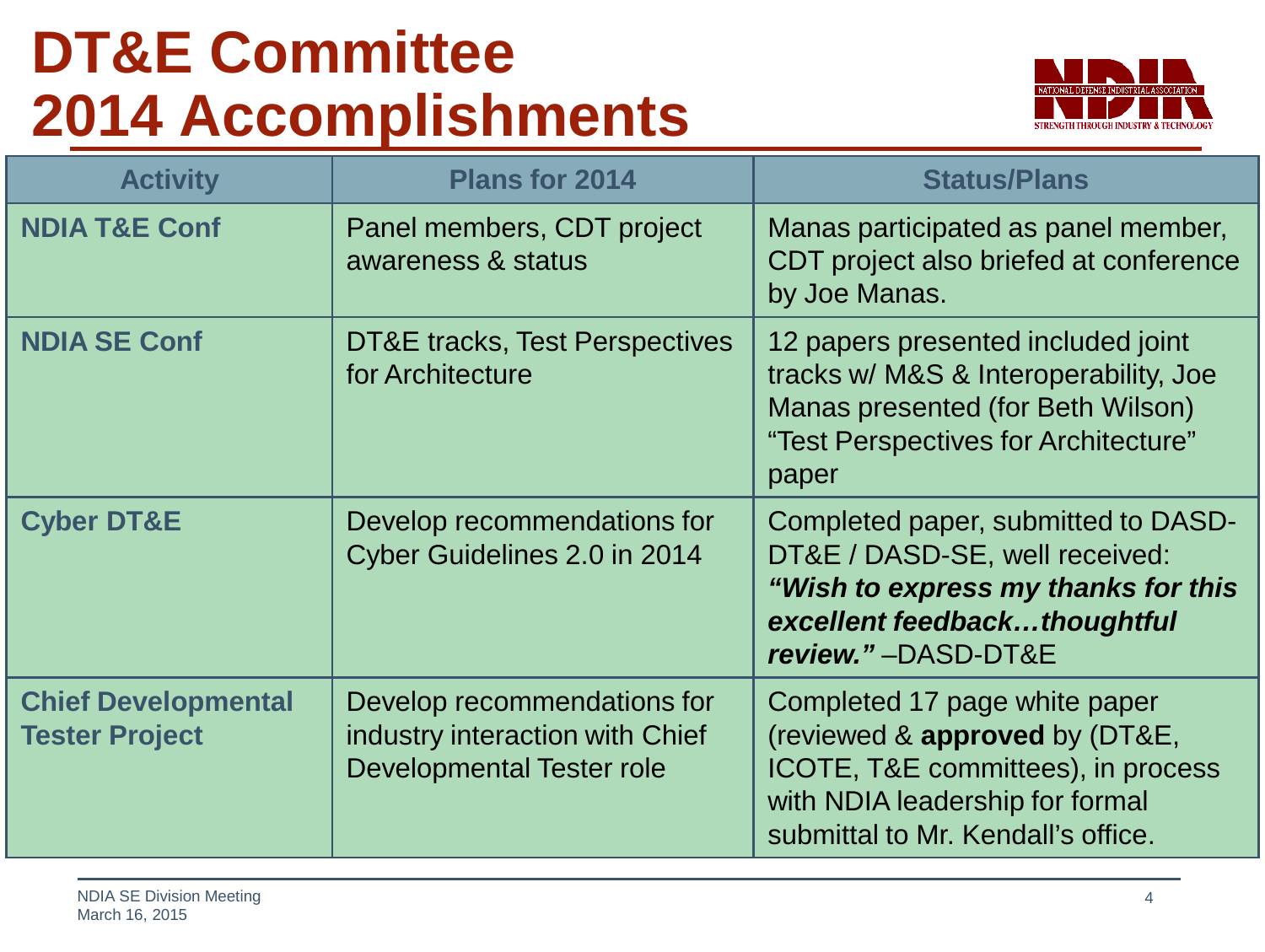# **Cyber DT&E Guidelines Project**



| <b>Project Name</b>                                                                                                                                                                                                                                                                                                                                                                                                                                                                                                                                                                                                                                                                                                                                                                                                                                                                                                                                                                                                                                                                                                                                                                                                                                                                                                                                                                                                                                                                                                                                                                                                                                                                                                                                                                                                                                                                                                                                                                                                                                                                                                                                                                                                                                                                                                                                                                                                                                                                                                                                                                                                                                                                                                                                                                                                                                                                                                                                                                                                                                                                                                                                                                                                                         | <b>Activities for 2014</b>                                                                                                                                                                                                                                                                                                                                                                                                | <b>Project Output</b>                                                                                                                                                                                                                                                                                                                                                                                                                                                                                                                                                                                                                                                             |  |
|---------------------------------------------------------------------------------------------------------------------------------------------------------------------------------------------------------------------------------------------------------------------------------------------------------------------------------------------------------------------------------------------------------------------------------------------------------------------------------------------------------------------------------------------------------------------------------------------------------------------------------------------------------------------------------------------------------------------------------------------------------------------------------------------------------------------------------------------------------------------------------------------------------------------------------------------------------------------------------------------------------------------------------------------------------------------------------------------------------------------------------------------------------------------------------------------------------------------------------------------------------------------------------------------------------------------------------------------------------------------------------------------------------------------------------------------------------------------------------------------------------------------------------------------------------------------------------------------------------------------------------------------------------------------------------------------------------------------------------------------------------------------------------------------------------------------------------------------------------------------------------------------------------------------------------------------------------------------------------------------------------------------------------------------------------------------------------------------------------------------------------------------------------------------------------------------------------------------------------------------------------------------------------------------------------------------------------------------------------------------------------------------------------------------------------------------------------------------------------------------------------------------------------------------------------------------------------------------------------------------------------------------------------------------------------------------------------------------------------------------------------------------------------------------------------------------------------------------------------------------------------------------------------------------------------------------------------------------------------------------------------------------------------------------------------------------------------------------------------------------------------------------------------------------------------------------------------------------------------------------|---------------------------------------------------------------------------------------------------------------------------------------------------------------------------------------------------------------------------------------------------------------------------------------------------------------------------------------------------------------------------------------------------------------------------|-----------------------------------------------------------------------------------------------------------------------------------------------------------------------------------------------------------------------------------------------------------------------------------------------------------------------------------------------------------------------------------------------------------------------------------------------------------------------------------------------------------------------------------------------------------------------------------------------------------------------------------------------------------------------------------|--|
| <b>Cyber DT&amp;E</b>                                                                                                                                                                                                                                                                                                                                                                                                                                                                                                                                                                                                                                                                                                                                                                                                                                                                                                                                                                                                                                                                                                                                                                                                                                                                                                                                                                                                                                                                                                                                                                                                                                                                                                                                                                                                                                                                                                                                                                                                                                                                                                                                                                                                                                                                                                                                                                                                                                                                                                                                                                                                                                                                                                                                                                                                                                                                                                                                                                                                                                                                                                                                                                                                                       | Review what industry does for cyber<br>testing, expand focus to include<br>interoperability                                                                                                                                                                                                                                                                                                                               | • Recommendations for Cyber Testing<br>guidelines<br>• NDIA conference paper & ITEA journal                                                                                                                                                                                                                                                                                                                                                                                                                                                                                                                                                                                       |  |
| OFFICE OF THE ASSISTANT SECRETARY OF DEFENSE<br>3030 DEFENSE PENTAGON<br>WASHINGTON, DC 20301-003<br>APR 19 2013<br>MEMORANDUM FOR DASD(DT&E) STAFF<br>SUBJECT: DASD(DT&E) Priorities<br>The purpose of this memorandum is to identify the priorities and actions I believe this<br>office needs to take to be more responsive to acquisition decision makers, program managers,<br>and the developmental test community. The DASD(DT&E) office has established a very<br>positive reputation as an organization dedicated to helping acquisition programs succeed; the<br>priorities discussed in this memorandum are intended to take DT&E in general, and our<br>ceamization in particular, to the "next level" by focusing program engagement on test strategies<br>that are simultaneously more efficient and more comprehensive, consistent with the overacching<br>theme of Better Buying Power 2.0. Since assuming the duties as the Acting DASD(DT&E), I<br>have been aggressively advocating the "Shift Left" initiative, and that is the basis for the<br>priorities discussed below.<br>Mission: Right information, right time.<br>Our primary mission is to provide the USD(AT&L) and the Secretary of Defense with<br>timely and objective assessments of acquisition programs at key decision points; in other words,<br>and in keeping with Mr. Kendall's famous Deming quote, we "bring data." I believe we have to<br>improve the timing, content, and quality of the information we provide. We have to be able to<br>translate deep technical understanding, across a broad spectrum of program requirements, into<br>decision quality information, at the right time. We must develop a continuum of DT&E<br>knowledge as systems are developed and provide our assessment prior to major milestone.<br>decisions. Our method of delivering this information has been an "Assessment of Operational<br>Test Readiness (AOTR)." The process we follow to create an AOTR provides tremendous value<br>in technical analysis, but its utility is diminished because it does not inform an acquisition<br>decision (i.e., the content should be discussed in a DAB), it has not included sufficient death in<br>key areas (interoperability and cybersecurity), and it occurs one time late in the system life cycle<br>(prior to IOT&E). Therefore, to improve the timing, context, and quality, we will publish a<br>comprehensive DT&E Assessment at each critical decision point, with particular emphasis at<br>Milestone C.<br>Vision: Improve production readiness.<br>Because I expect you to work with great autonomy in your engagement with programs, I<br>want you to understand my vision, so that in the absence of detailed guidance, you can take<br>appropriate actions to assist programs in moving forward. My vision for DASD(DT&E) is to<br>help programs set the conditions for improved production readiness.<br>To reduce discovery of deficiencies late in the acquisition cycle, we must advocate test<br>strategies and plans that ensure rigorous developmental testing with greater mission context to<br>evaluate performance and reliability, and increase emphasis on interoperability and | Req<br>MS B<br><b>MSA</b><br>Decision<br><b>Materiel</b><br>Technology<br>Draft<br><b>Solution</b><br>AOA<br><b>CDD</b><br><b>CDD</b> Maturation & Risk<br><b>Analysis</b><br>ICD<br><b>Reduction</b><br>ASR<br><b>SRR</b><br><b>SER PDR</b><br>Step 1<br>Step 2<br>Understand<br><b>Characterize the</b><br><b>T&amp;E Steps</b><br><b>Cybersecurity</b><br><b>Cyber Attack</b><br><b>Requirements</b><br><b>Surface</b> | Office of the DASD (DT&E)<br>Guidelines for Cybersecurity DT&E, version 1.0, 19 April 2013<br><b>Guidelines for Cybersecurity DT&amp;E</b><br>v1.0<br><b>Purpose.</b> These guidelines provide the means for DASD(DT&E) staff specialists to engage<br>MS C<br><b>IATT</b><br><b>FRPDR</b><br>АIJ<br><b>Engineering &amp;</b><br>OT&E, Production and<br><b>Manufacturing</b><br><b>Sustain</b><br><b>CPD</b><br><b>Deployment</b><br><b>Development</b><br><b>DT&amp;E</b><br>OTRR TOT&E<br>Event SVR<br>TRF<br>CĎR<br>DT&E<br>Assessment<br>Step 4<br>Step 3<br><b>Understand</b><br><b>Cybersecurity</b><br>$\rightarrow$<br><b>Cybersecurity</b><br>DT&E<br><b>Kill Chain</b> |  |

#### **Project Lead: Dave Desjardins Joint Project with ITEA**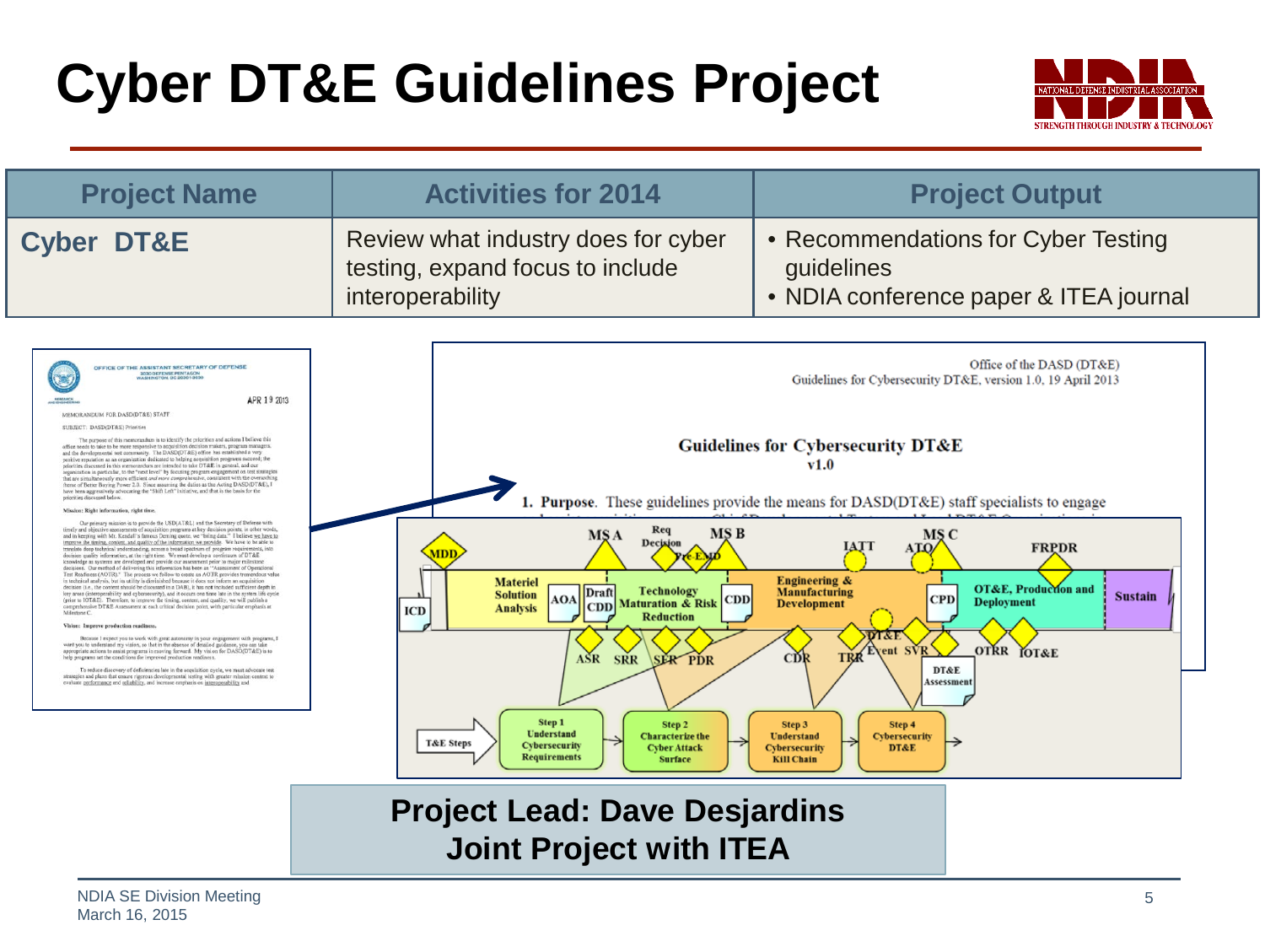## **Cyber DT&E Project – Completed**



- **Team comprised of Gov/Industry members**
	- Pete Christianson (MITRE) lead Gov rep.
- **Guideline paper completed by team & submitted to DASD-DT&E (Patrick Clancy) via Pete Christianson in March 2014**
- **Response from DASD(DT&E) was very positive** *"Wish to express my thanks for this excellent feedback…thoughtful review."*
- **Additional Comments from DASD(DT&E)**
	- DASD(DT&E) in collaboration with DASD (SE) and DOT&E are in the process of refining the initial Cybersecurity T&E guidance in order to support T&E across the acquisition lifecycle.
	- That guidance will ultimately be published in the upcoming updates to Chapter 9 of the Defense Acquisition Guidebook as well as the AT&L sponsored PM Cybersecurity Guidebook.
	- Mr Clancy has forwarded the suggested revisions to them for consideration as they finalize this guidance
- **Project team is exploring venues for paper/journal publishing on project (ITEA Journal 2015)**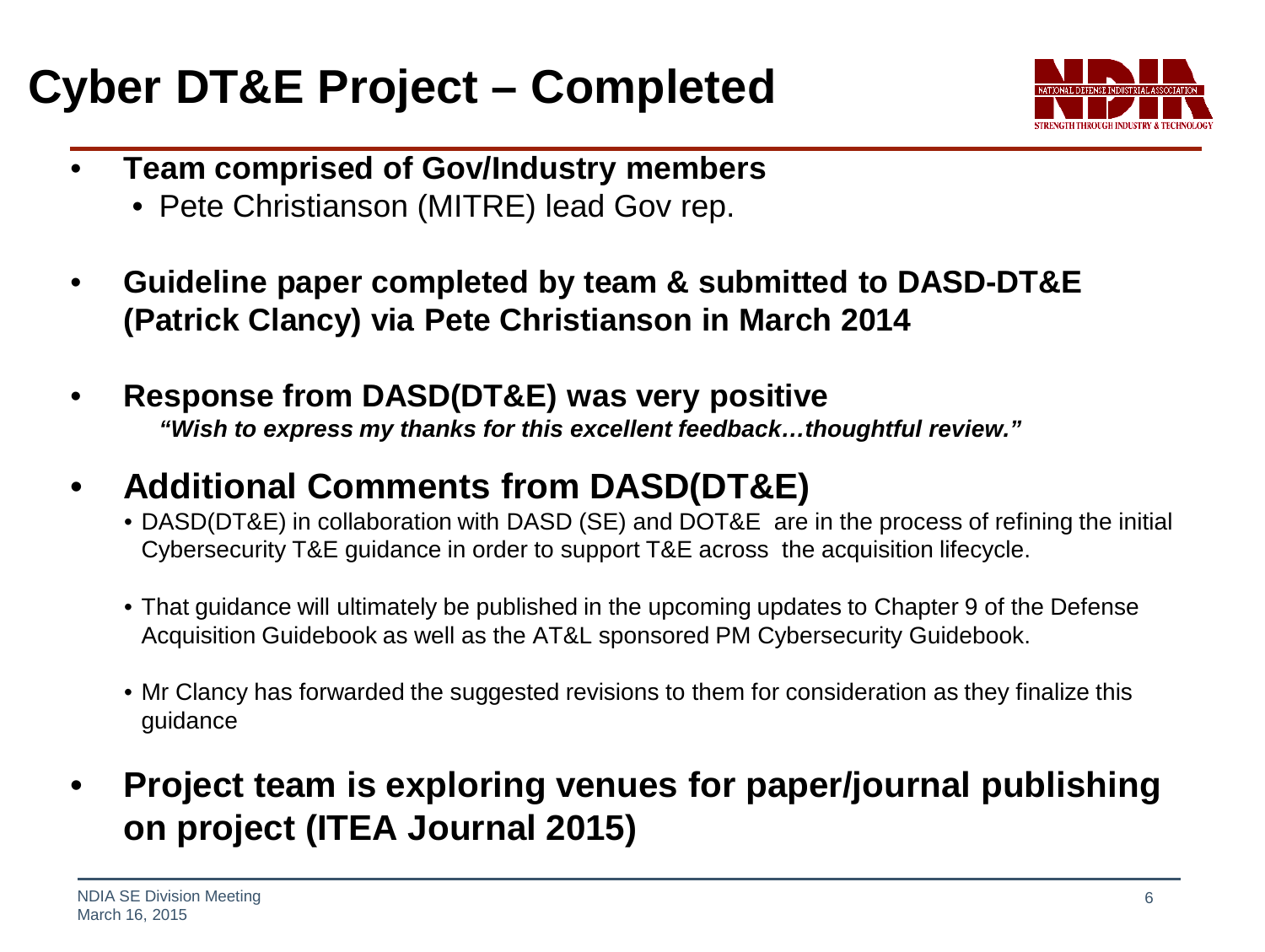# **Chief Developmental Tester Project**



| <b>Project Name</b>                                                                                                                                                                                                                                                                                                                                                                                                                                                                                                      |                                                                                  |                                                                                                                                                                                                                                                       | <b>Activities 2014</b>                                                                       | <b>Project Output</b>                                                                                             |
|--------------------------------------------------------------------------------------------------------------------------------------------------------------------------------------------------------------------------------------------------------------------------------------------------------------------------------------------------------------------------------------------------------------------------------------------------------------------------------------------------------------------------|----------------------------------------------------------------------------------|-------------------------------------------------------------------------------------------------------------------------------------------------------------------------------------------------------------------------------------------------------|----------------------------------------------------------------------------------------------|-------------------------------------------------------------------------------------------------------------------|
| <b>Chief Developmental</b><br><b>Tester</b>                                                                                                                                                                                                                                                                                                                                                                                                                                                                              |                                                                                  |                                                                                                                                                                                                                                                       | Review service policies for new role<br>and industry implementations                         | • Propose model for industry interaction<br>White paper<br>• T&E/SE conference presentations                      |
| December 1, 2011<br>Ordered to be printed as passed                                                                                                                                                                                                                                                                                                                                                                                                                                                                      |                                                                                  | acquisition program be supported by-                                                                                                                                                                                                                  | The Secretary of Defense shall require that each major defense                               |                                                                                                                   |
| 3 SEC. 806, MANAGEMENT OF DEVE<br><b>EVALUATION FOR MA</b><br><b>TION PROGRAMS.</b><br>In the Senate<br>(a) CHIEF DEVELOPMENTAL T<br>6<br>program.<br>7 of the John Warner National Defen                                                                                                                                                                                                                                                                                                                                |                                                                                  |                                                                                                                                                                                                                                                       | "(A) a Chief Developmental Tester; and                                                       | "(B) a governmental test agency, serving as Lead<br><b>Developmental Test and Evaluation organization for the</b> |
| Resolved, That the<br>8 Fiscal Year 2007 (Public Law 109-364; 120 Stat. 2330),<br>tives $(H.R. 1540)$ entit<br>9 as amended by section 805(c) of the National Defense Au-<br>tions for fiscal year 2019<br>10 thorization Act for Fiscal Year 2010 (Public Law 110-181;<br>of Defense, for n<br>ment<br>activities of the Departi<br>$11$ 123 Stat. 2403), is further amended-<br>personnel strengths for<br>12<br>$(1)$ by redesignating paragraph $(6)$ as para-<br>poses.", do pass with th<br>13<br>$graph(7)$ ; and |                                                                                  | • Coordinating DT&E activities<br>• Oversee T&E activities                                                                                                                                                                                            | • Insight into Contractor activities<br>• Inform government PM about contractor DT&E results |                                                                                                                   |
| AM)<br>Strike out all<br><b>SECTION 1. SHORT T</b><br>This Act may<br>3 thorization Act for I                                                                                                                                                                                                                                                                                                                                                                                                                            | 14<br>15<br>lowing new paragraph (6):<br>16<br>17<br>20 States Code, is amended- | $(2)$ by inserting after paragraph $(5)$ the fol-<br>"(6) Chief developmental tester.".<br>(b) RESPONSIBILITIES OF CHIEF DEVELOPMENTAL<br>18 TESTER AND LEAD DEVELOPMENTAL TEST AND EVALUA-<br>19 TION ORGANIZATION.-Section 139b of title 10, United |                                                                                              | <b>Project Lead:</b><br><b>Joe Manas</b>                                                                          |